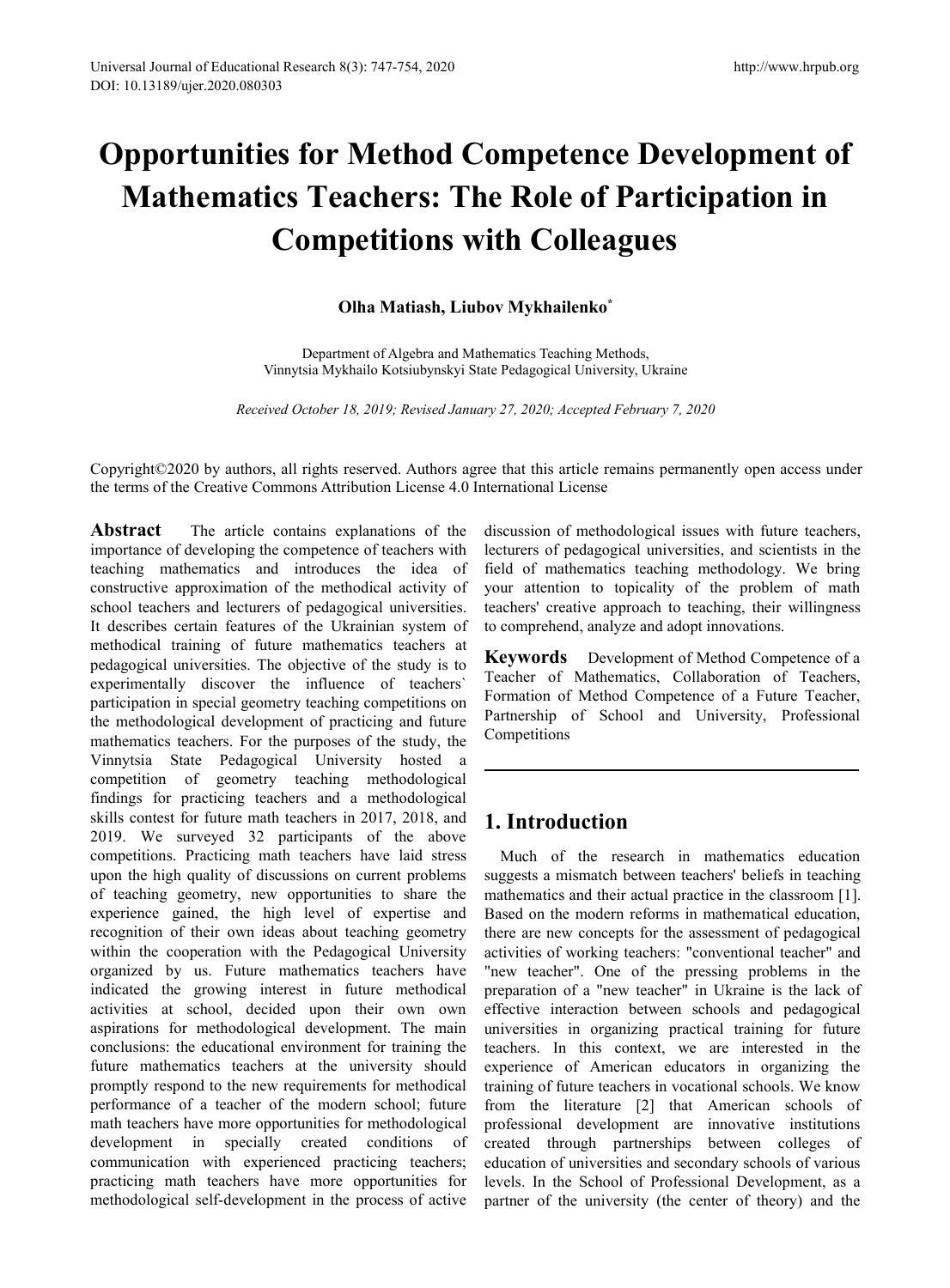general education school (center of practice), the program of practical training of future teachers is developed and implemented jointly with teachers of the college of education and teachers of schools [2-8].

Professional development programs are offered as effective mechanisms for creating a "new" teacher. Valoyes-Chávez [9] explores the ways in which a teacher of mathematics in the higher school gives a new meaning to a teacher of mathematics in the context of professional development programs aimed at the implementation of instructions for solving problems. Professional teaching experience provides teachers with opportunities to improve their understanding of mathematics content and teaching practices. It is relevant to explore different ways of engaging teachers in professional development and how these approaches can enable the field to expand these efforts in a sustainable manner [10]. We have a particular scientific interest in the possible forms of effective interaction between schools and pedagogical universities, which contribute to the professional development of We teachers. In order to identify new forms of partnership between teachers of mathematics and teachers of higher neducation institutions, we considered some indicators of  $\bullet$ education institutions, we considered some indicators of the professional development of mathematics teachers: motivation for professional development; ability to individually-creative technology of methodical activity; • readiness to present new ideas; readiness for active professional interaction with colleagues. The idea was to test the impact on these indicators of specially organized competitions of teachers and future teachers in methodical skills. It should be noted that promoting the professional development of a teacher is an ambitious and difficult job [11].

The objectives of this article is to present the results of our experimental work related to building a partnership between teachers of mathematics and teachers of higher educational institutions where future teachers of mathematics are trained. In our experimental studies, we sought answers to the following questions: Has her/his participation in competitions with colleagues in the areas of methodological activities a positive impact on the methodological development of a teacher of mathematics? How does the possibility of partnership between teachers of mathematics and university departments for future teachers of mathematics influence the conditions of methodological training of future teachers of mathematics? How does students' participation in the competitions in the areas of methodological activities of teachers of mathematics influence them? At the same time, this article aims to reveal certain traditions and new trends of Ukrainian pedagogical education, in particular in solving the problem of professional development of working teachers of mathematics and improving the methods and means of methodological training of future teachers of mathematics.

# **2. Materials and Methods**

We understand the method competence of a teacher of mathematics as a system of his/her methodological knowledge, skills and beliefs, as well as the experience of effective solution of specific methodological problems in teaching mathematics to students. As an example, we will specify some methodological problems in teaching mathematics to students: to explain a new mathematical concept to students; to find out the level of learning by students of a certain training subject; to create conditions for students to understand the solution of a specific mathematical problem; to awaken students' interest in studying a certain academical subject; to prepare and conduct an effective lesson in mathematics, etc. It is obvious that in addition to method competence, the teacher of mathematics should have an appropriate level of mathematical competence, pedagogical competence, information competence, communicative competence, etc.

distinguish the following basic modern requirements to methodological activities of a teacher of mathematics:

- rethinking the place and role of mathematics in the formation of student's personality in modern society;
- existence of beliefs in methodological activities;
- creative methodological activities, commitment to understanding, analysis and perception of innovation.

Admission to the profession of teacher is only possible in Ukraine subject to obtaining diploma after at least four years of training in the specialty in a higher education institution. The system of methodological training of future teachers of mathematics at the university should provide effective conditions for the formation and development of readiness and ability of future teachers to effective methodological activities. Results of the analyzed pedagogical research make an emphasis on:

- how to prepare teachers to become facilitators of collaboration in groups. Working together in groups is often the context for significant individual learning outcomes [12];
- practical approaches to teachers training help to bridge the distance between university courses and field experience. Future teachers are trained to implement innovative learning strategies studied through research. The positive impact of video and practical course on the methods of teaching mathematics to future teachers and the analysis of their own training is proved [13].

Solving the problem of improving the quality of methodological training of future teachers of mathematics is influenced by many different factors. Among them, in the context of our research, we highlight the level of motivation for the development of method competence through active cooperation with other teachers of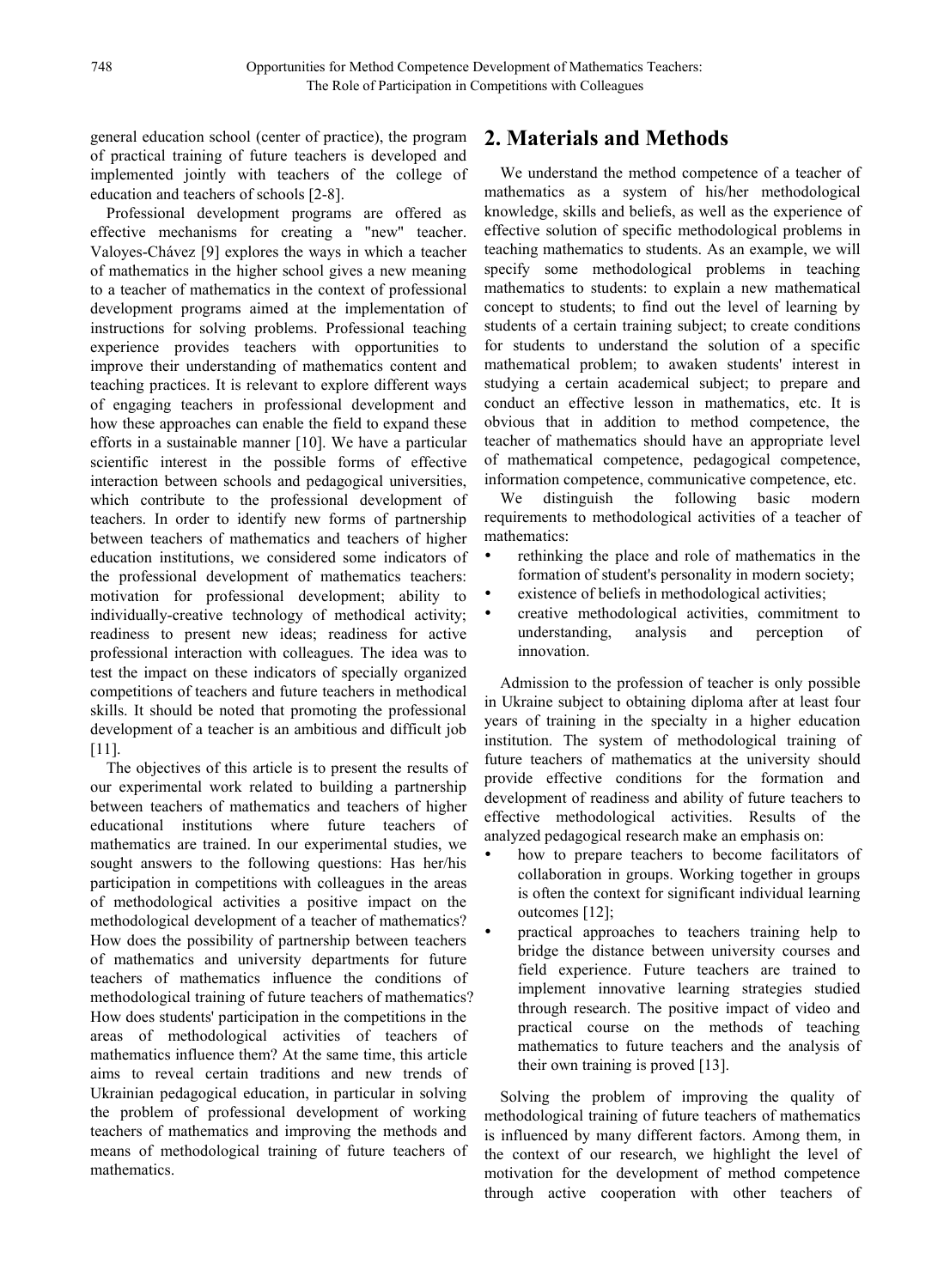mathematics, as well as participation in various professional competitions. The idea of development of active collaboration between working teachers of mathematics and departments of higher education institutions which provide training for future teachers of mathematics is relatively new for Ukrainian mathematical education. In our opinion [14], the gap between the school and pedagogical university should be bridged as constructively as possible in order to implement this idea. Such a rapprochement is necessary for several reasons: the educational environment of a future teacher of mathematics at the university should respond quickly to the now proclaimed adjustment of the methodological activities of the teacher of modern school; students will have more opportunities to observe the actual school practice, to communicate with practical teachers, to form correct ideas about the modern student, etc.; teachers will have more opportunities for methodological self-development in the process of active discussion of methodological problems with scientists in the field of mathematics teaching methods.

The research procedure was based on the usage of the following methods and methodologies: pedagogical experiment, pedagogical observation, survey.

In order to find answers to the questions: In which forms is the partnership between teachers of mathematics and teachers of higher pedagogical educational institutions which provide training for future teachers of mathematics effective? Has her/his participation in competitions with colleagues in the areas of methodological activities a positive impact on the methodological development of a teacher of mathematics? How does the possibility of partnership between teachers of mathematics and university departments for future teachers of mathematics influence the conditions of methodological training of future teachers of mathematics? How does students' participation in the competitions in the areas of methodological activities of teachers of mathematics influence them?, we were conducting a pedagogical experiment for three years (2017-2019), which is described in this article in the form of two episodes.

Episode 1. Tournament of Methodological Findings in teaching geometry to students for working teachers of mathematics is a form of testing, as an interactive competition, pedagogical experience of teachers of mathematics to solve problems of formation of geometric competencies of students. Methodological findings in teaching geometry to students within this Tournament were: original methodological developments aimed at overcoming the problems of teaching geometry to students; original design of geometry lessons; original thematic compositions of geometric problems; etc. The mission of the event was to support the creative activity of teachers of mathematics of Ukraine through disclosure and recognition of their methodological achievements, encouraging vigorous professional activities, conscious self-improvement in solving urgent methodological problems of improving the efficiency of teaching geometry in school. The aim of the Tournament was to identify the level of method and communicative competence of teachers of mathematics in teaching geometry to students and to create conditions for recognition, generalization and dissemination of the best achievements in geometry teaching experience of Ukrainian practical teachers. Requirements for the competition paper (Department of Algebra and Mathematics Teaching Methods, nd, About the Olympics [15]): an original idea of solving one of the problems of teaching geometry to students; description or video of the relevant fragment of pedagogical experience. Each registered competition paper would participate in the extramural stage of the Tournament: it would be reviewed by at least three members of the Tournament jury. According to the results of the review, the number of competition participants of the intramural stage of the Tournament would be determined. Intramural stage of the Tournament: discussion of methodical findings in teaching geometry to students based on the presentation of the winners of the extramural stage of the Tournament. During the three Tournament runnings in 2017, 2018 and 2019, it was attended by 48 teachers of mathematics in the extramural stage and 32 of them in the intramural stage of the Tournament. 18 teachers of mathematics were recognized the winners of the Tournament and awarded.

Episode 2. Necessary conditions for the formation of method competence of future teachers of mathematics in the context of our study include a variety of forms and methods of acquiring methodological experience in teaching mathematics to students. In addition to the traditional teaching practice at school, we have tested laboratory classes on methods of teaching mathematics, at which students play the role of a teacher of mathematics in different types of lessons in the form of a quasi-professional game. Based on the detailed analysis, the teacher of methods of teaching mathematics would characterize methodological activities of a future teacher in each fragment, on the basis of which generalized guidelines recommendations on future methodological activities in teaching mathematics to students at school would be developed. Interesting results were obtained by us in the experiment of the teaching skill contest (Department of Algebra and Mathematics Teaching Methods, nd, teaching skill contest [16]) which has been held by us for several years at the Department of Algebra and Mathematics Teaching Methods of Vinnytsia Mykhailo Kotsiubynskyi State Pedagogical University for undergraduate students. Students who have shown the best results as future teachers of mathematics in laboratory classes devoted to methods of teaching mathematics would participate in the contest. The contest is held annually in the form of face-to-face competition of 6-8 participants: fragments of mathematics lessons, quiz on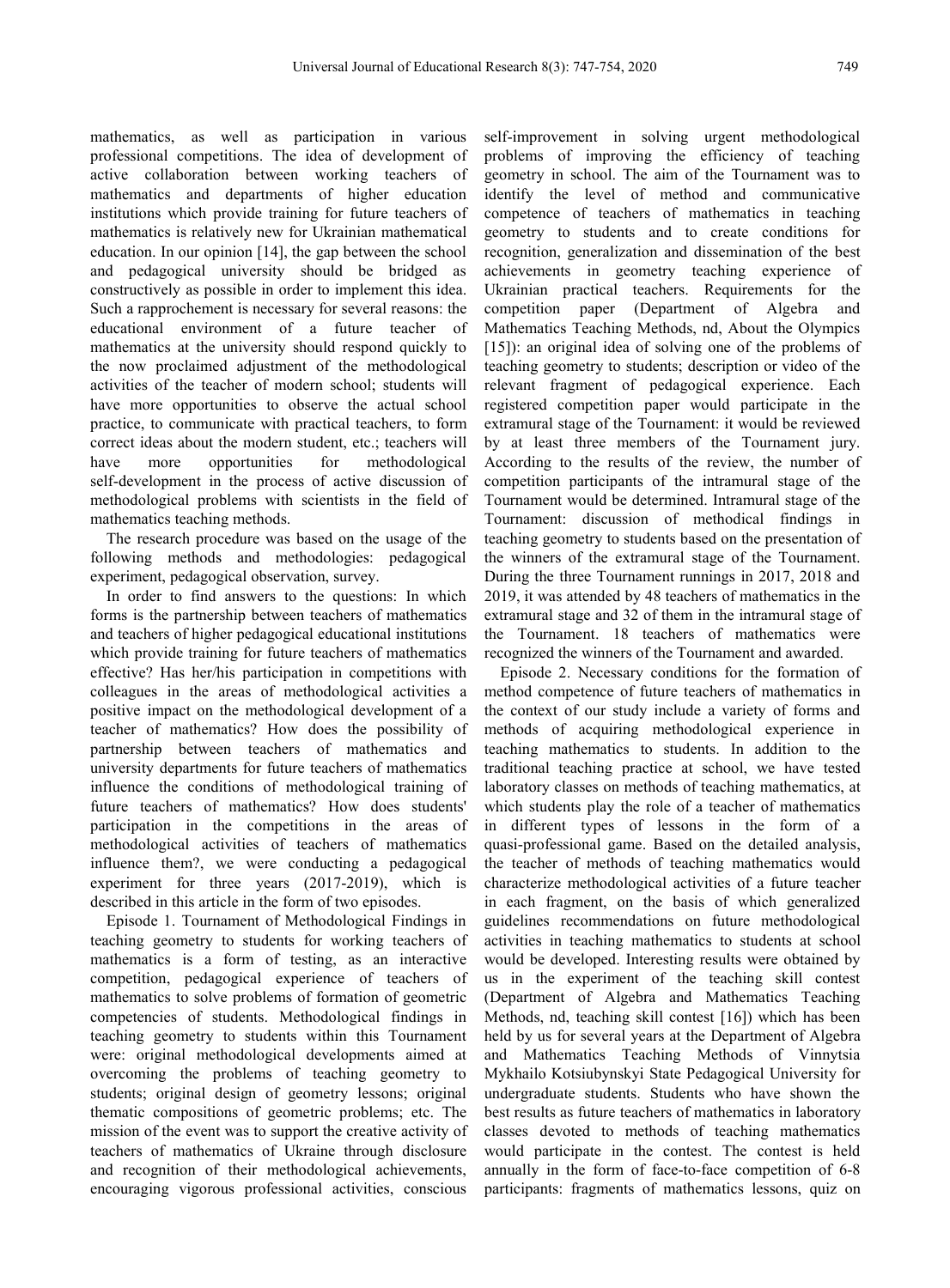methodological and mathematical topics, presentation of methodological credo. The activity of the contest participants was evaluated by a professional jury which included practical teachers of mathematics who had achieved best results in teaching mathematics to students. In order to identify the impact of participation in the above-described competitions on the methodological development of teachers of mathematics, we used the expert evaluation method (Delphi method). The main stages of implementing the expert evaluation method in our study are: selection of experts; determining factors for the survey, conducting the survey, analyzing the results of the survey and processing the results.

In the first episode, experts were the participants of the Tournament of Methodological Findings — 32 teachers of mathematics, participants of intramural competitions of the Tournament of Methodological Findings.

In the survey sheet 10 factors were suggested: (1) relevance of any competition between the teachers of mathematics; (2) originality of the proposed form of competition between teachers of mathematics; (3) novelty of the idea of organizing such a competition between teachers of mathematics; (4) effectiveness of the proposed form of competition between teachers of mathematics for the methodological development of teachers; (5) usefulness of the proposed form of competition between teachers of mathematics to participants; (6) usefulness of the proposed form of competition between teachers of mathematics to the spectators of the Tournament of Methodological Findings; (7) usefulness of the proposed form of competition between teachers of mathematics to encourage professional development; (8) usefulness of the proposed form of competition between teachers of mathematics to enhance the ability to individually-creative technology of methodological activities; (9) usefulness of the proposed form of competition between teachers of mathematics to improve the readiness for professional interaction with colleagues; (10) impact on your desire to continue participation in similar competitions for teachers of mathematics.

### **3. Results**

The methods of mathematical statistics used by us are based on ranking. In our case, each expert assigned a rank from 10 to 1 to each factor (in descending order to determine their relative importance).

A necessary condition for reliability of the collective evaluation is sufficient consistency of the surveyed experts' opinions. To determine the consistency of group estimates, we used the concordance coefficient – overall rank correlation coefficient for a group of experts. The results of the expert survey were processed as follows (Table 1).

For each factor, we found the total rank, the average rank, based on which we determined the rank of the factor (Table 2).

| Factor number |           | $\sim$<br>∼ |           |           |           | O         |           | $\Omega$<br>Ō       |           | 10         |
|---------------|-----------|-------------|-----------|-----------|-----------|-----------|-----------|---------------------|-----------|------------|
| Expert 1      | $X_{11}$  | $X_{12}$    | $X_{13}$  | $X_{14}$  | $X_{15}$  | $X_{16}$  | $X_{17}$  | $X_{18}$            | $X_{19}$  | $X_{110}$  |
| Expert 2      | $X_{21}$  | $X_{22}$    | $X_{23}$  | $X_{24}$  | $X_{25}$  | $X_{26}$  | $X_{27}$  | $X_{28}$            | $X_{29}$  | $X_{210}$  |
| $\cdots$      | $\cdots$  | $\cdots$    | $\cdots$  | $\cdots$  | $\cdots$  | $\cdots$  | $\cdots$  | $\cdot \cdot \cdot$ | $\cdots$  | $\cdots$   |
| Expert 32     | $X_{321}$ | $X_{322}$   | $X_{323}$ | $X_{324}$ | $X_{325}$ | $X_{326}$ | $X_{327}$ | $X_{328}$           | $X_{329}$ | $X_{3210}$ |

**Table 1.** Factor evaluation ranks.

|  | <b>Table 2.</b> Factor ranks. |
|--|-------------------------------|
|--|-------------------------------|

| Factors      |      |      |      |      |     | o           | −    |      |      | 10   |
|--------------|------|------|------|------|-----|-------------|------|------|------|------|
| Sum of ranks | 37   | 124  | 129  | 228  | 320 | 71          | 284  | 176  | 200  | 150  |
| Average rank | 1,16 | 3,90 | 4,03 | 7,12 | 10  | າາາ<br>4.44 | 8,87 | 5,50 | 6,25 | 4,69 |
| Rank factor  | 10   |      |      |      |     |             |      |      |      |      |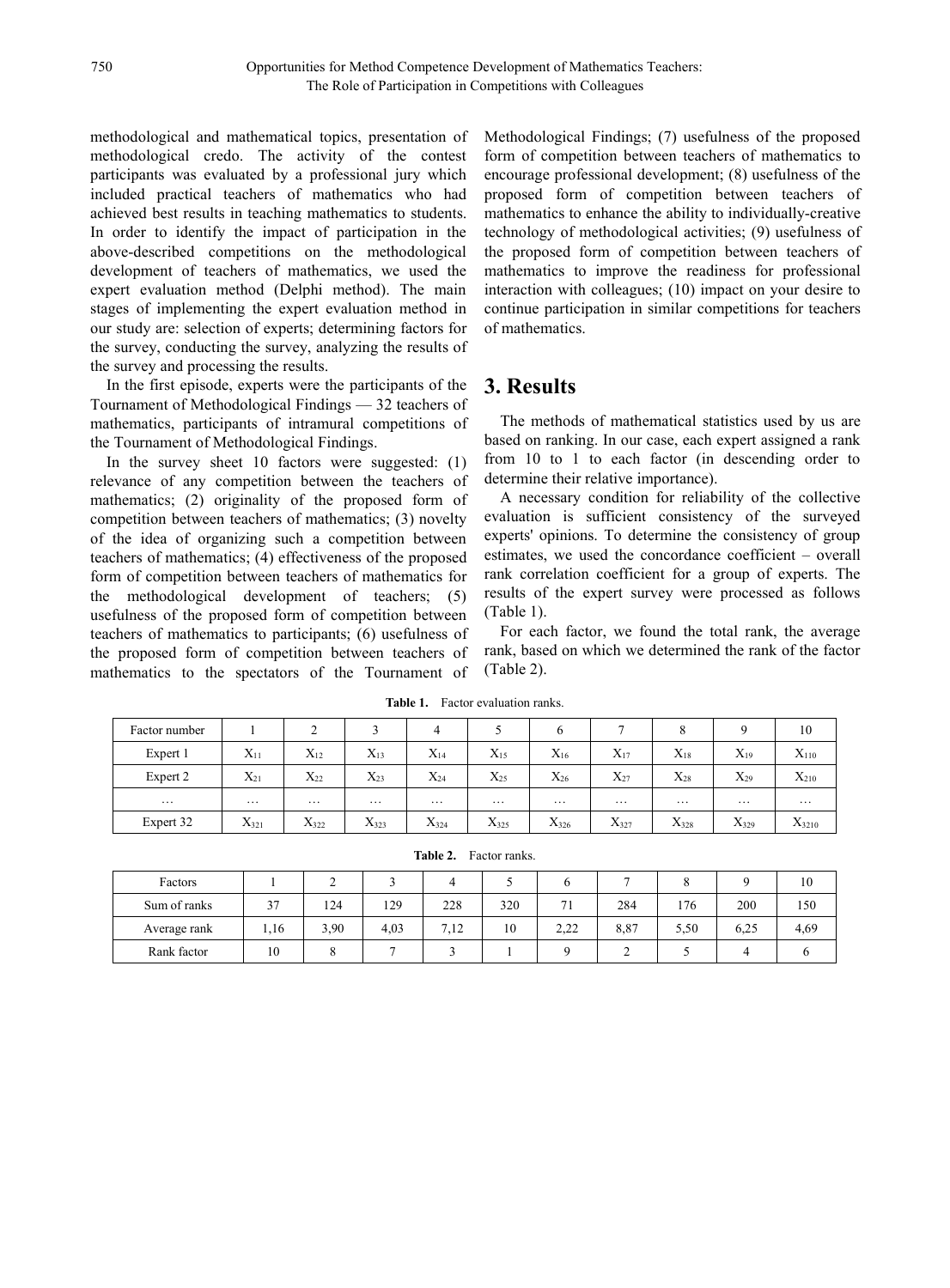Thus, the following issues appeared to be most significant:

- usefulness of the proposed form of competition active professional interaction with colleagues. between teachers of mathematics to participants;
- usefulness of the proposed form of competition between teachers of mathematics to encourage professional development;
- usefulness of the proposed form of competition between teachers of mathematics to improve the readiness for professional interaction with colleagues;
- effectiveness of the proposed form of competition between teachers of mathematics for the methodological development of teachers;
- usefulness of the proposed form of competition between teachers of mathematics to enhance the ability to individually-creative technology of methodological activities.

The consistency of expert opinions was assessed using the concordance coefficient, which was calculated using the formula (1):

$$
W = \frac{12}{m^2 \left(n^3 - n\right)} \sum_{j=1}^n \left[ \sum_{i=1}^m x_j - \frac{m \cdot (n+1)}{2} \right]^2
$$
 (1) tachers  
improvi  
compute

where *m* is the number of experts; *n* is the number of factors.

In our case,  $m=32$ ,  $n=10$ . The resulting value  $W=0.64$ , which according to the scale for rank correlation coefficients falls within the range (0.6; 0.8), which means a good consistency of expert opinions. To check the significance of the concordance coefficient, find the actual value using the formula (2):

$$
\chi_f^2 = m(n-1) \cdot W \tag{2}
$$

By the level of significance  $\alpha$  and the number of degrees of freedom q=n-1 from the Pearson tables, find the critical value  $\chi^2_{cr}$ . If  $\chi^2_{f} > \chi^2_{cr}$ , then the "Mathematical Pedagogy i concordance coefficient can be trusted and the conclusions derived from it are reliable.

To check the significance of the concordance coefficient, find the value of the critical point by the significance level  $\alpha = 0.05$  and the number of degrees of freedom q=10-1= 9. Using the Pearson table, find the value  $\chi^2_{cr}$  (9;0,05)=10. Since  $\chi^2_{f} > \chi^2_{cr}$ , it is possible to Findings in Teaching draw a conclusion about the significance of the concordance coefficient. Thus, the conclusions obtained from our experimental studies are reliable.

The results of the experiment, observation and expert survey showed that participation of teachers of mathematics in competitions on teaching geometry to students has a positive impact on indicators of professional development of teachers of mathematics such as motivation for professional development; ability to

individually creative technology of methodological activity; readiness to present new ideas; readiness for

In the settings of cooperation organized with the Pedagogical University, practical teachers of mathematics note the high quality of discussions on current problems of teaching geometry to students, new opportunities for sharing experience, expertise and recognition of their own ideas about teaching mathematics to students.

#### **4. Discussion**

 $=\frac{12}{m^2(n^3-n)}\sum_{j=1}^n\left[\sum_{i=1}^m x_j - \frac{m\cdot(n+1)}{2}\right]^2$  (1) therefore of mathematics have led to the conclusion about<br>improving the conditions of development of method 2 mathematics and "Teaching Skill Contest" for future  $W = \frac{12}{\sqrt{(\frac{3}{2}})} \sum_{n=1}^{n} \left| \sum_{n=1}^{m} x_n - \frac{m \cdot (n+1)}{2} \right|^2$  (1) teachers of mathematics have led to the conclusion about In search of ways to establish constructive collaboration between working teachers of mathematics and teams of teachers who prepare future teachers of mathematics, we, in the settings of a real pedagogical experiment, tested the effectiveness of forms of collaboration such as organization and running of competitions in the methods of teaching mathematics. The "Tournament of Methodological Findings in Teaching Geometry to Students" conducted by us for working teachers of competence of working teachers of mathematics and the conditions of formation of method competence of future teachers of mathematics.

 $\chi_f^2 = m(n-1) \cdot W$  (2) Office of Education Research (OER) at NIE. The results , then the "Mathematical Pedagogy in Secondary Schools of *Episode 1.* In the methodological literature, there are examples of partnership between different educational institutions. Review of the school mathematics curriculum conducted by competent teachers in Singapore's secondary schools has become a program research project at the National Institute of Education (NIE) funded by the Ministry of Education (MOE) in Singapore through the helped teachers use "authentic best practices" from local classrooms for critical and meaningful discourse in their programs. The results also contributed to drafting Singapore" [17]. There are suggestions as to how refresher courses for teachers of mathematics can be designed to support their diverse needs in the professional development system [18].

> In this article, we focused on the competition of teachers in the form of a Tournament of Methodological Findings in Teaching Geometry to Students. Why geometry? In our opinion, there is a certain contradiction between the important place and role of geometry in the formation and development of the student's personality at school and those superficial ideas about the methods of teaching geometry that future teachers of mathematics may develop in the process of methodological training in the traditional conditions of the educative process in higher education institutions.

Professional analysis of many publications [19-22]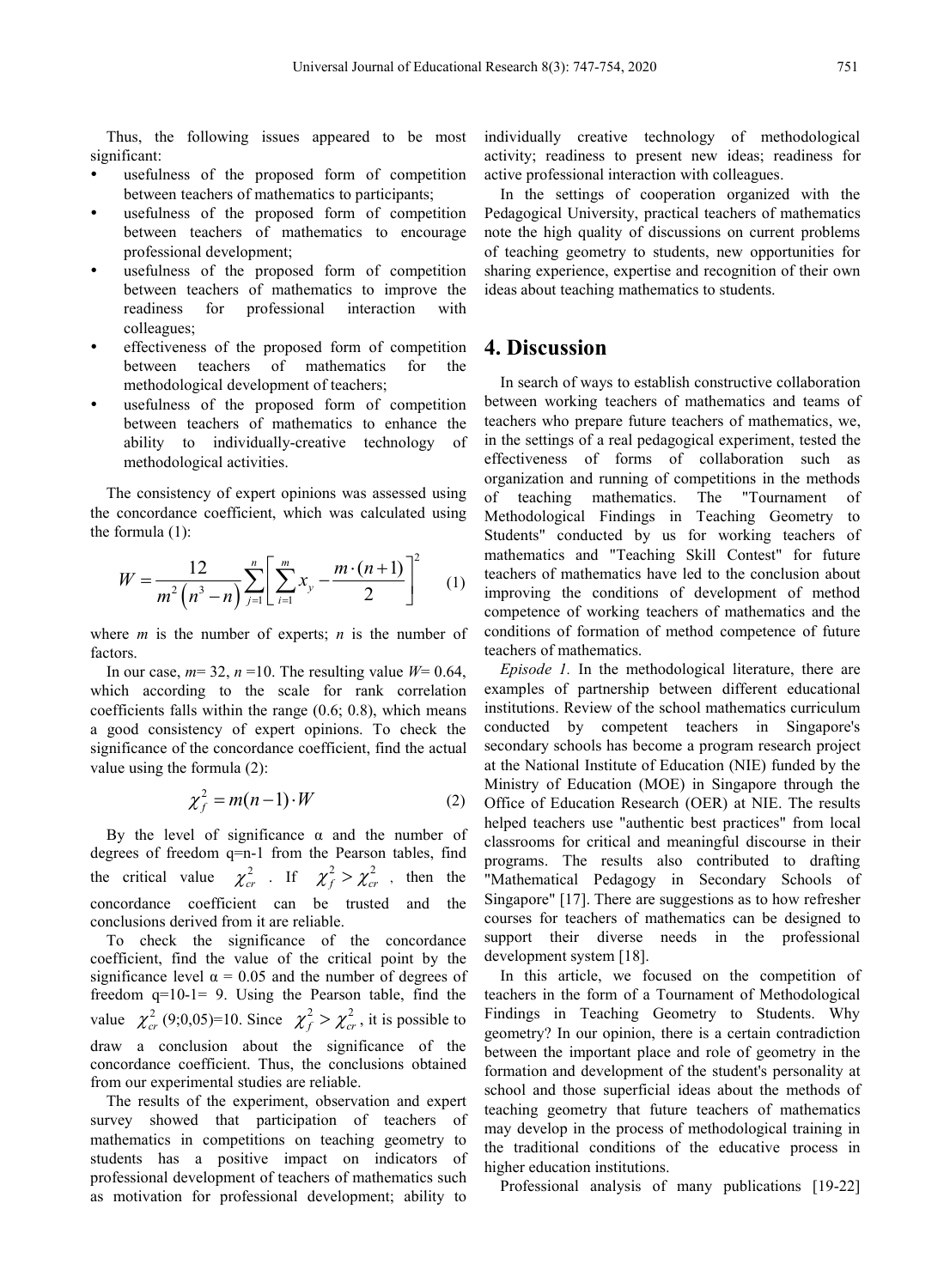allows to assert the need for a certain rethinking by teachers of the goals and objectives of teaching geometry at school, and, as a consequence, a certain restructuring of the methodological activities of a teacher of mathematics in teaching geometry to students. Understanding the modern role and place of geometry in the formation and development of the student's personality, readiness and ability to provide appropriate conditions in the learning process of geometry are crucial for the teacher's choice of strategy and tactics of methodological activities [23]. That is why we decided to search for and found new forms of collaboration of teachers of mathematics and those who prepare future teachers of mathematics to improve their method competence in teaching geometry to students. Since 2017, our Tournament of Methodological Findings in Teaching Geometry to Students (Department of Algebra and Mathematics Teaching Methods, nd [24]) has been held annually at Vinnytsia Mykhailo Kotsiubynskyi State Pedagogical University. Our observations suggest that working teachers of mathematics in collaboration with the Pedagogical University have the opportunity for more professional communication, exchange of experience, presentation and recognition of their own original ideas and achievements of methodological activities. The survey of teachers after their participation in the Tournament showed their pleasure of the opportunity to participate in the discussion on topical issues of teaching geometry to students, as well as the pleasure of the opportunity to hear the assessment of their ideas from experts in the field of teaching mathematics.

*Episode 2.* Considering formation of the foundations of method competence of future teachers of mathematics, we start from the fact that the prerequisite for the methodological self-development of the future teacher of mathematics is the mechanisms of self-acceptance and self-prognosis. Self-acceptance of the future teacher of mathematics is based on a positive attitude to his/her own methodological qualities and achievements. Self-assessment of a future teacher is formed on the basis of the self-acceptance mechanism. Underestimation of one's positive qualities adversely affects the process of methodological growth, as it undermines confidence in one's own strength. A future teacher should be clearly aware of his/her positive and negative features of methodological activities. Our experiment in conducting the Teaching Skill Contest for the best students showed an increased interest of the vast majority of students in teaching science, in the future of methodological activities at school. We noted that some students who won this contest decided on their own aspirations and intentions to study for a master's degree, on the topics of their future qualifying papers, etc.

Certain issues that emerged during our experiment on the organization and conduct of the Teaching Skill Contest may include certain doubts, reluctance of individual students to participate in the Contest. Why

should we? Training requires a significant time investment! However, after the Contest, the same students expressed their pleasure of the bright event, of their own attempt to be the best.

Original design of each lesson in accordance with the didactic situation and the content of training, with the goals and cognitive abilities of students of a particular class is now required from the teacher of mathematics in the Ukrainian pedagogical practice. Therefore, an important feature of the methodological activities of a teacher of mathematics in present-day conditions is to update the goals and objectives of such activities.

possibilities of developing professional competence of working teachers and improving methods and means of formation of professional competence of future teachers have been studied by scientists worldwide. Recently, there was a discussion in America about the Manifesto "Teachers we need and how to get more of them" [3]. A program for professional development of teachers focused on the community of teachers of mathematics has been developed in Korea. Demonstration classes have become a new method of improving the skills of teachers who have voluntarily opened their mathematics classes to members of the community [4]. In China, an approach to improving the methodological activities of teachers of mathematics with the help of a model lesson is quite popular. Features of the content-oriented model lesson are analyzed in detail, and the experience of practical teachers of mathematics involved in the development of a model lesson is studied. The implications of developing model lessons for improving mathematics teaching in China [5] are discussed. The results of comparative research of methodological activities of teachers of mathematics in Germany and China are available. The results of the study showed that German teachers performed better activities related to general pedagogical aspects, while Chinese teachers surpassed their German colleagues in activities related to mathematical training. These results show that social and cultural factors of different countries, such as philosophical paradigms, traditions of pedagogical education, traditions of teaching mathematics are important factors influencing the professional development of teachers [25]. However, it is possible to identify common trends that can be traced now in different countries in the search for ways to develop the professional competence of working teachers of mathematics and improve the methods and means of formation of professional competence of future teachers of mathematics. First, it is worth highlighting the idea of partnership as a long-term collaboration between teachers and researchers, which is organized to study the constant problems of practice and develop solutions to improve the results of teaching mathematics. The structure of solving the problems of professional development of teachers of mathematics in the settings of partnership allows teachers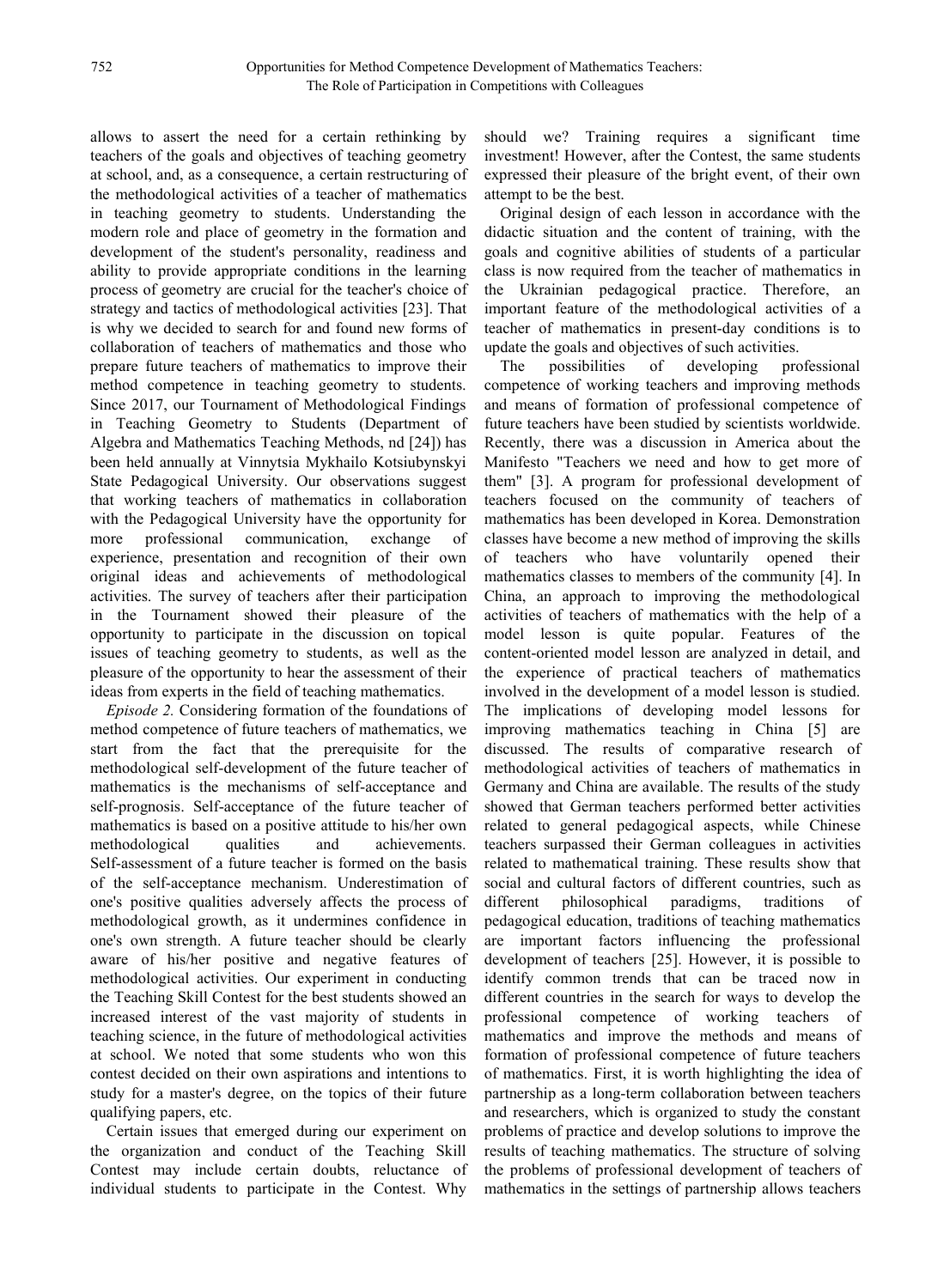to share common mathematical and pedagogical experience [6].

Contemporary pedagogical science substantiates new research results, which should be the basis for professional self-improvement of teachers of mathematics. Researchers prove that:

- development of educational competencies in the field of education is useful for the professional growth of teachers. Various ways of partnership in scientific and practical activities are relevant [26];
- competent use of information and communication technologies in education in general and in teaching mathematics in particular is relevant. Based on the [2] review of training documents of six "Western" countries (USA, UK, Australia, New Zealand, France and the Netherlands) and eight "Far Eastern" systems (mainland China, Taiwan, Hong Kong, Macao, Japan, South Korea, Singapore and Malaysia), conclusions are made how the use of information and  $[3]$ communication technologies impacts improvement in the quality of mathematical education [27];
- important values of teachers as components of their pedagogical identity, and relationship between assigned and implemented values of teachers is also worth of attention [28];
- teachers' professional reading is an understudied aspect of teachers' professional development that remains out of sight, but which has the potential to shape teachers' beliefs and practices [29];
- new reasonable proposals are needed to clarify the content of professional development programs for teachers of mathematics [30].

### **5. Conclusions**

There is a well-furnished objective of modernization and improvement of mathematical education, the solution of which is seen by foreign and domestic scientists in the outcome-based approach both in school education and in the system of vocational training [10,31,32,33]. Without downplaying the importance of the scientific heritage of scientists from different countries regarding the possibilities of collaboration between teachers of mathematics, as well as forms, methods and means of their professional development, we, on the basis of our own experimental studies, conclude that participation of teachers of mathematics and future teachers of mathematics in competitions with colleagues can positively affect the formation and development of competence in teaching mathematics. This requires a system of motivation of teachers and students to participate in such competitions and a special, well-thought-out preparation of such competitions. Partnership of teachers of mathematics and teachers of higher educational institutions who prepare future teachers

of mathematics in the preparation and conduct of such competitions is mutually beneficial.

#### **REFERENCES**

- [1] Beswick, K. (2012). Teachers' beliefs about school mathematics and mathematicians' mathematics and their relationship to practice. Educational Studies in Mathematics.  $79(1)$ .  $127-147$ . Mathematics,  $79(1)$ , https://doi.org/10.1007/s10649-011-9333-2
- Nagach M.V. (2008) Pidhotovka maibutnikh uchyteliv u shkolakh profesiinoho rozvytku v SShA [Future Teachers' Preparation in the Professional Development Schools of the USA]. Extended abstract of candidate's thesis. Kyiv: The Education Management University of the Academy of Pedagogical Sciences of Ukraine.[in Ukrainian].
- Back S. (2012) Preparing (Pseudo) Professional. In: Back S. (eds) Ways of Learning to Teach. SensePublishers, Rotterdam, 101-128. Doi https://doi.org/10.1007/978-94-6091-852-0\_6
- [4] Kwon O.N., Park J.H., Park J.S., Park J. (2017) A Community-Based, Practice-Oriented Teacher Professional Development Program: Changes in Teaching Culture in Korea. In: Kaur B., Kwon O., Leong Y. (eds) Professional Development of Mathematics Teachers. Mathematics Education – An Asian Perspective. Springer, Singapore
- [5] Huang, R., & Li, Y. (2014). Developing high-leverage practices in mathematics through exemplary lesson development: A Chinese approach. In Y. Li, E. Silver, & S. (Eds.), Transforming mathematics instruction—Multiple approaches and practices (pp.231–254). New York: Springer.
- [6] Roth, KJ, Bintz, J., Wickler, Kathleen J. Roth, Jody Bintz, Nicole I. Z. Wickler, Connie Hvidsten, Joseph Taylor, Paul M. Beardsley, Arlo Caine & Christopher D. Wilson Design effective video-based professional<br>IJ STEM Ed (2017) 4: development. IJ STEM Ed (2017) 4: 31.https://doi.org/10.1186/s40594-017-0091-2
- Wininng Widiharti, Burhanuddin Tola, Yetti Supriyat. Evaluation of Principal Partnership Programs in the Directorate of Education Management - The Application of Kirkpartick and Countenance Stake Evaluation Model. Universal Journal of Educational Research 7.9A (2019) 71 - 77. doi: 10.13189/ujer.2019.071609.
- [8] Geri Salinitri , Stephanie Palazzolo , Ruxandra Nahaiciuc , Emilia Iacobelli, Yuanrong Li, George Zhou. Analysis of Canadian Inquiry-based Science Teaching Practices and its Implications for Reciprocal Learning. Universal Journal of Educational Research 6.10 (2018) 2280 - 2293. doi: 10.13189/ujer.2018.061027.
- [9] Valoyes-Chávez, L. On the making of a new mathematics teacher: professional development, subjectivation, and resistance to change. Educ Stud Math (2019) 100: 177. https://doi.org/10.1007/s10649-018-9869-5
- [10] Schwarts, G. & Karsenty, R. "Can this happen only in Japan?": mathematics teachers reflect on a videotaped lesson in a cross-cultural context. J Math Teacher Educ